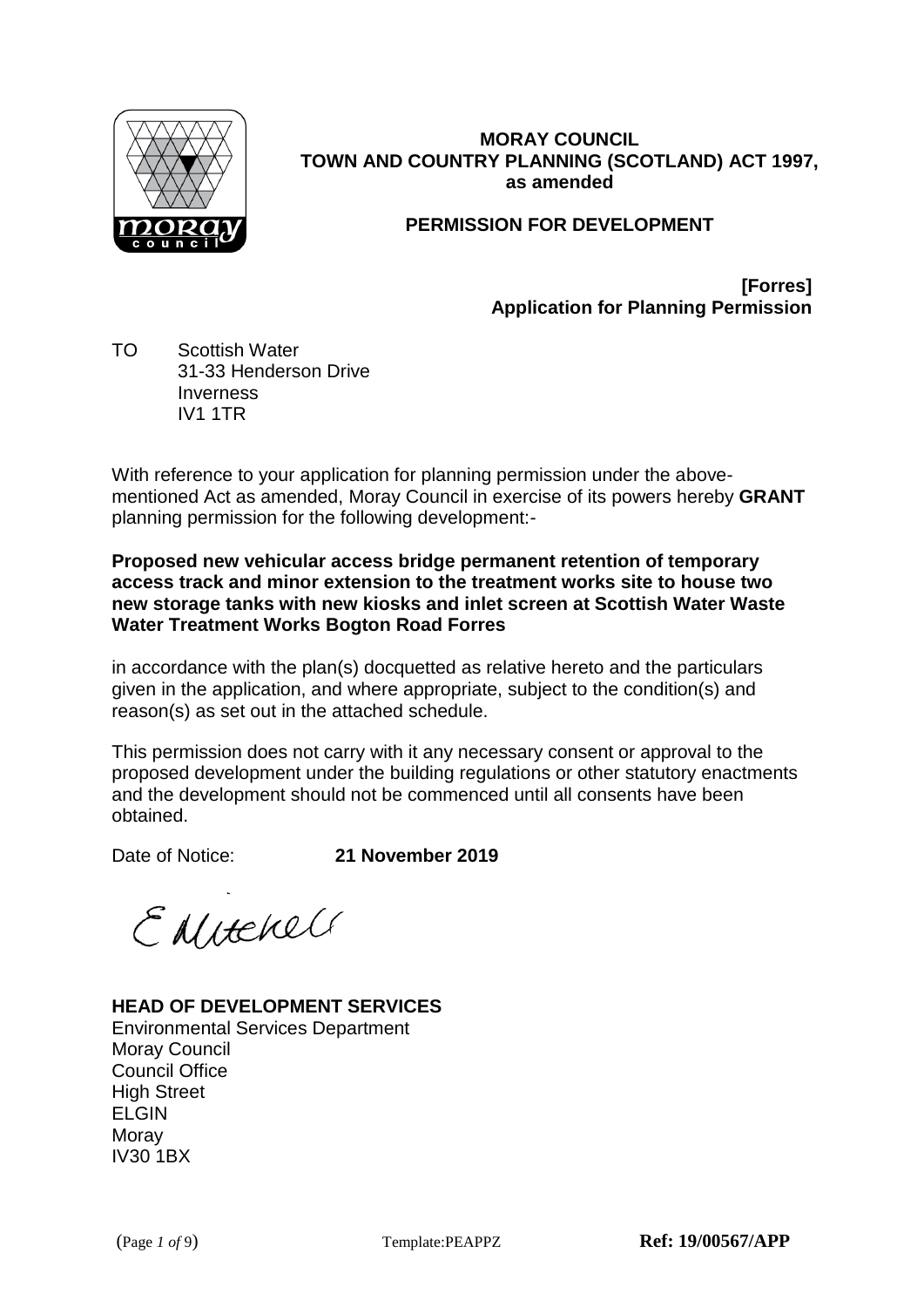## **IMPORTANT NOTE**

# **YOU ARE OBLIGED TO COMPLY WITH THESE CONDITIONS AND NOTES**

## **SCHEDULE OF CONDITIONS**

By this Notice the Moray Council has **GRANTED PLANNING PERMISSION** for this proposal subject to conditions as appropriate to ensure implementation of the proposal under the Town & Country Planning (Scotland) Act 1997, as amended. **It is important that these conditions are adhered to and failure to comply may result in enforcement action being taken.**

#### **CONDITION(S)**

Permission is granted subject to the following conditions: -

- 1 No development shall commence on any area proposed for development until a Construction Traffic Management Plan has been submitted to and approved in writing by the Council, as Planning Authority in consultation with the Roads Authority. The Construction Traffic Management Plan shall include the following information:
	- a) duration of works;
	- b) construction programme;
	- c) number of vehicle movements (i.e. materials, plant, staff, components);
	- d) anticipated schedule for delivery of materials and plant;
	- e) full details of any temporary construction access;
	- f) measures to be put in place to prevent material being deposited on the public road;
	- g) measures to be put in place to safeguard the movements of pedestrians;
	- h) traffic management measures to be put in place during works including any specific
		- instructions to drivers; and
	- i) parking provision for staff and contractors, loading and unloading areas for construction traffic.

Thereafter, the development shall be implemented in accordance with the approved details.

**Reason:** To ensure an acceptable form of development in terms of the arrangements to manage traffic during construction works at the site.

- 2 No development shall commence on any area proposed for development until details have been submitted to and approved in writing by the Council, as Planning Authority in consultation with the Roads Authority regarding the formation of any required/proposed construction accesses (which includes any temporary access(es)) to the area proposed for development from any public road. The details shall include:
	- a) a drawing (Scale 1:500 minimum) regarding the location and design specifications of the proposed access(es);
	- b) specification of the materials used for the construction access(es);
	- c) all traffic management measures required to ensure safe operation of the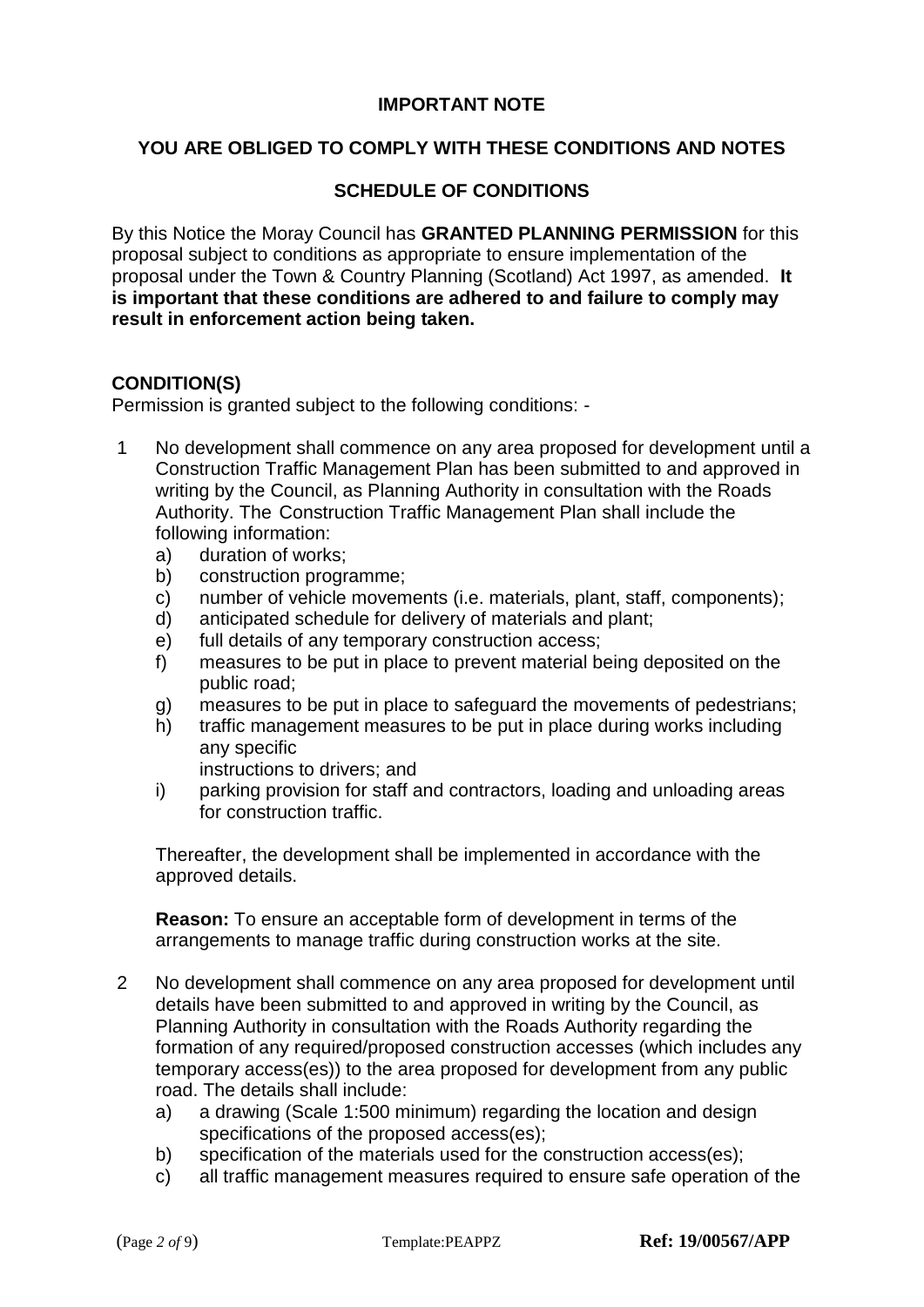construction access(es); and

- d) details including materials for the reinstatement of any temporary construction access(es);
- e) details regarding the timescale for the opening up and closure of any temporary access(es) together with the time period over which the temporary access(es) will be used.

Thereafter, the works shall be provided in accordance with the approved details.

No development shall commence on any area proposed for development until the visibility splays as detailed on drawing no's 55000062051-WW-DRA-04151610\_01, 5000062051-WW-DRA-04151611\_01 and 5000062051-WW-DRA-04151612 01 have been provided; clear of any obstruction above 0.6 metres in height, measured from the level of the public carriageway (Inverene Road). Thereafter the visibility splays shall be maintained at all times free from any obstruction exceeding 0.6 metres above the level of the public carriageway.

**Reason:** To enable drivers of vehicles entering or exiting the site to have a clear view so that they can undertake the manoeuvre safely and utilise the passing place to the east of the Mosset Burn to enable the passing of entering and exiting vehicles clear of the public road.

3. The development hereby approved shall be implemented in accordance with the drainage design details as identified in the submitted Forres WwTW Flood Risk Calculations and Drainage (Revised) (received 15th November 2019) and Planning Site Access Road (ref:5000062051-WW-DRA-04151605-03) and Plan and Elevation (ref: 5000062051-WW-CCC-DD158101 Rev 4) approved as part of the development.

**Reason:** To ensure that surface water drainage is provided timeously and complies with the principles of SUDs in order to protect the water environment.

## **REASON(S) FOR DECISION**

The Council's reason(s) for making this decision are:-

The development proposal complies with the requirements of the Moray Local Development Plan 2015 and there are no material considerations that indicate otherwise.

| The following plans and drawings form part of the decision.- |   |                              |  |  |
|--------------------------------------------------------------|---|------------------------------|--|--|
| Reference Version                                            |   | <b>Title</b>                 |  |  |
| 5000062051-WW-CCD-DD158 100                                  |   | Site location                |  |  |
| 5000062051-WW-CCD-DD158 102                                  | 2 | Bridge section and detail    |  |  |
| 5000062051-WW-DRA-04151608-0A                                |   | Inlet screen elevations      |  |  |
| 5000062051-WW-DRA-04151607-01                                |   | Proposed kiosk elevations    |  |  |
| 5000062051-WW-DRA-04151603-0A                                |   | Proposed site plan           |  |  |
| 5000062051-WW-DRA-04151606-0A                                |   | Proposed tank elevations     |  |  |
| 5000062051-WW-DR-04151610_01                                 |   | Access and visibility 1 of 3 |  |  |

**LIST OF PLANS AND DRAWINGS SHOWING THE DEVELOPMENT**

The following plans and drawings form part of the decision:-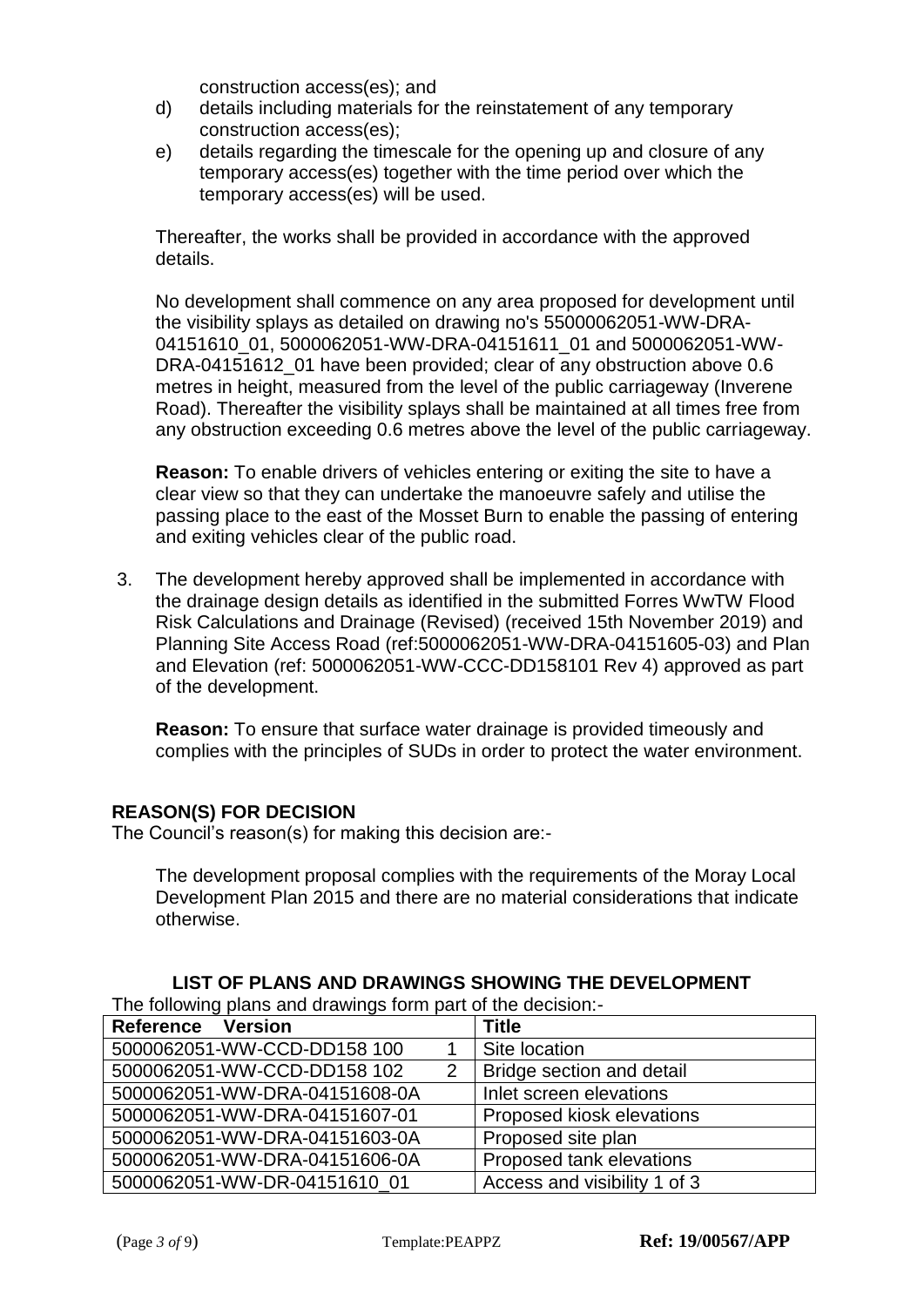| 5000062051-WW-DR-04151611 01  |   | Access and visibility 2 of 3            |
|-------------------------------|---|-----------------------------------------|
| 5000062051-WW-DR-04151612 01  |   | Access and visibility 3 of 3            |
| 500006205-WW-CCC-DD1581024    |   | Bridge and channel details              |
| 5000062051-WW-CCD-DD158 101   | 4 | Bridge plan and elevation               |
| 5000062051-WW-DRA-04151601-03 |   | Site location plan                      |
| 5000062051-WW-DR-04151605-03  |   | Site access road                        |
| 5000062051-WW-DR-04151613 01  |   | Site access road - vehicular auto track |

# **IMPORTANT NOTES ABOUT THIS DECISION**

# **DURATION OF THIS PERMISSION**

In accordance with Section 58 (i) of the Town and Country Planning (Scotland) Act 1997 as amended, the development to which this permission relates must be begun not later than the expiration of 3 years beginning with the date on which this permission is granted.

If the development has not commenced within this period then this permission shall lapse unless there is a specific condition attached to this permission which varies the stated timescale.

# **COMMENCEMENT AND COMPLETION OF THE DEVELOPMENT**

The following are statutory requirements of the Town & Country Planning (Scotland) Act 1997, as amended. Failure to meet their respective terms represents a breach of planning control and may result in formal enforcement action. Copies of the notices referred to below are attached to this permission for your use.

## **NOTIFICATION OF INITIATION OF DEVELOPMENT**

S.27A of the 1997 Act, as amended requires that any person who has been granted planning permission (including planning permission in principle) and intends to start development must, as soon as practicable after deciding the date they will start work on the development, give notice to the planning authority of that date. This ensures that the planning authority is aware that the development is underway and can follow up on any suspensive conditions attached to the permission. Therefore, prior to any work commencing on site, the applicant/developer must complete and submit to the Moray Council, as planning authority, the attached Notification of Initiation of Development.

## **NOTIFICATION OF COMPLETION OF DEVELOPMENT**

S.27B of the 1997 Act, as amended requires that any person who completes a development for which planning permission (including planning permission in principle) has been given must, as soon as practicable after doing so, give notice of completion to the planning authority. This will ensure that the planning authority is aware that the development is complete and can follow up any planning conditions. Therefore, on completion of the development or as soon as practicable after doing so, the applicant/developer must complete and submit to the Moray Council, as planning authority the attached Notification of Completion of Development.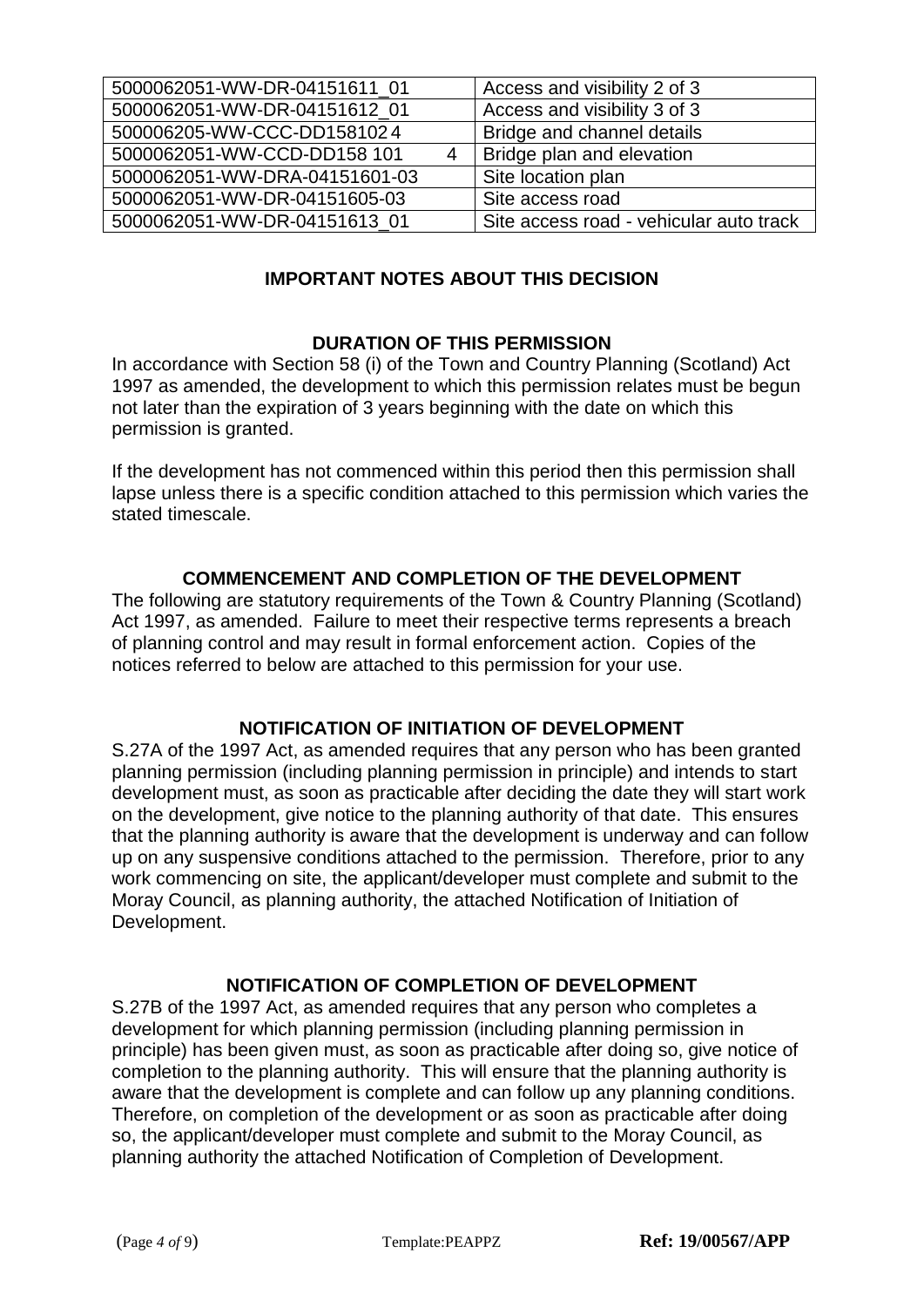# **NOTIFICATION OF COMPLETION OF PHASED DEVELOPMENT**

Under S.27B(2) of the 1997 Act, as amended where permission is granted for phased development, the permission is subject to a condition (see Schedule of Conditions above) requiring the applicant/developer as soon as practicable after each phase to give notice of that completion to the planning authority. This will allow the planning authority to be aware that particular phase(s) of the development is/are complete.

When the last phase is completed the applicant/developer must also complete and submit a Notification of Completion of Development.

## **ADDITIONAL NOTES FOR INFORMATION OF THE APPLICANT**

The following notes are provided for your information including comments received from consultees:-

NETWORK RAIL has commented that:-

Construction works must be undertaken in a safe manner which does not disturb the operation of the neighbouring railway. Applicants must be aware of any embankments and supporting structures which are in close proximity to their development.

 Details of all changes in ground levels, laying of foundations, and operation of mechanical plant in proximity to the rail line must be submitted to Network Rail's Asset Protection Engineer for approval prior to works commencing on site. Where any works cannot be carried out in a "fail-safe" manner, it will be necessary to restrict those works to periods when the railway is closed to rail traffic i.e. by a "possession" which must be booked via Network Rail's Asset Protection Engineer and are subject to a minimum prior notice period for booking of 20 weeks.

The developer must contact our Asset Protection Engineers regarding the above matters, see contact details below:

Network Rail Asset Protection Engineer 151 St. Vincent Street, GLASGOW, G2 5NW Tel: 0141 555 4352 E-mail: [AssetProtectionScotland@networkrail.co.uk](mailto:AssetProtectionScotland@networkrail.co.uk)

## THE TRANSPORTATION MANAGER, DIRECT SERVICES has commented that:-

Planning consent does not carry with it the right to carry out works within the public road boundary.

Before commencing development the applicant is obliged to apply for permission to modify the existing public road, in accordance with Section 48 of the Roads (Scotland) Act. The applicant will be required to provide technical information, including drawings and drainage calculations, a programme for the proposed works. Advice on the application process can be obtained by emailing [constructionconsent@moray.gov.uk](mailto:constructionconsent@moray.gov.uk)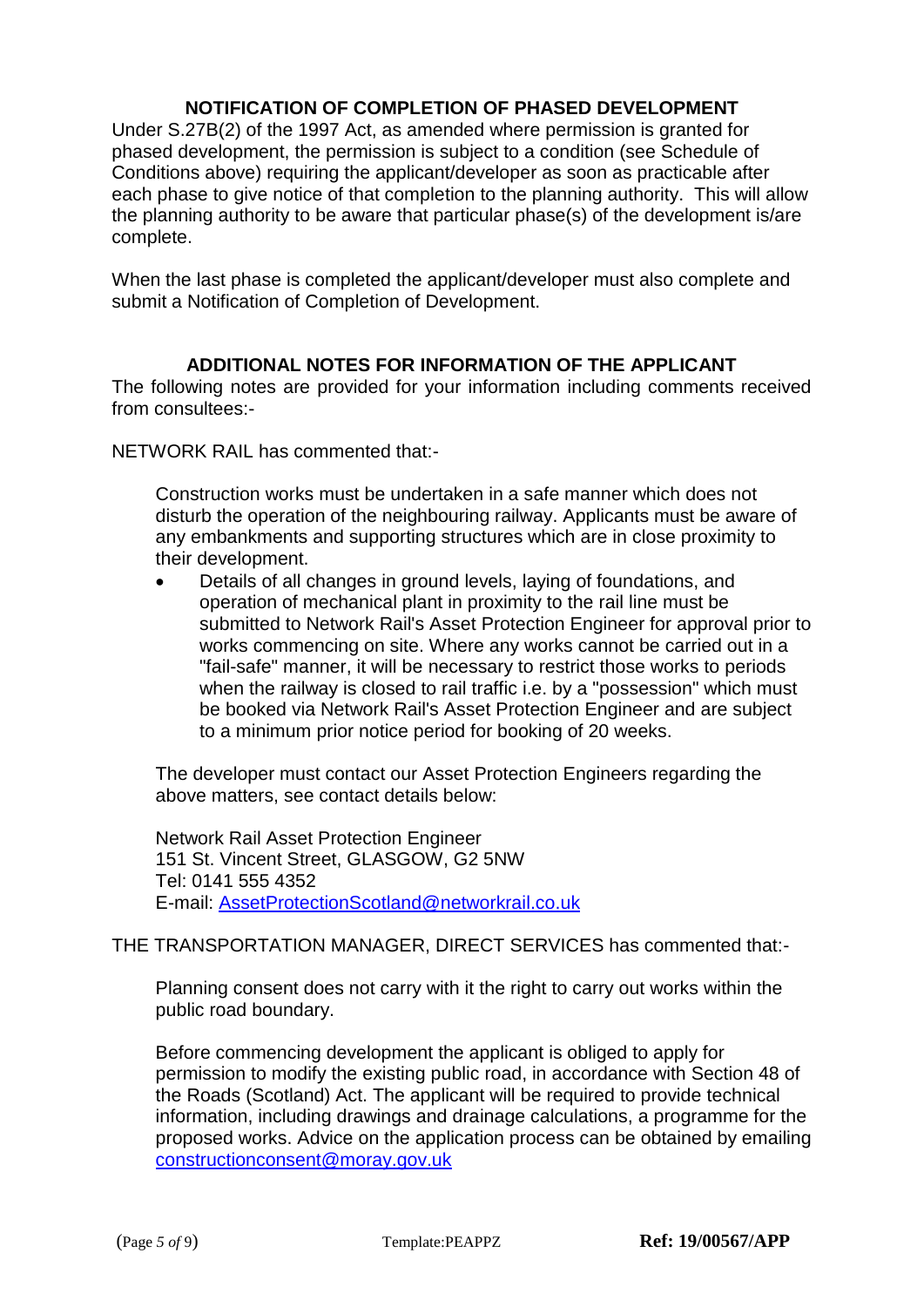Before staring any work on the existing public road the applicant is obliged to apply for a road opening permit in accordance with Section 56 of the Roads (Scotland) Act 1984.

This includes any temporary access joining with the public road. Advice on these matters can be obtained by emailing [roadspermits@moray.gov.uk](mailto:roadspermits@moray.gov.uk)

Public utility apparatus may be affected by this proposal. Contact the appropriate utility service in respect of any necessary utility service alterations which have to be carried out at the expense of the developer.

If required, street furniture will need to be repositioned at the expense of the developer.

Advice on this matter can be obtained by emailing [road.maint@moray.gov.uk](mailto:road.maint@moray.gov.uk)

No building materials/scaffolding/builder's skip shall obstruct the public road (including footpaths) without permission from the Roads Authority.

The applicants shall free and relieve the Roads Authority from any claims arising out of their operations on the road or extension to the road.

No retaining structures or embankments shall be constructed along the edge of the road, whether retaining the public road or ground adjoining the public road without prior consultation and agreement of the Roads Authority.

#### THE SCOTTISH ENVIRONMENT PROTECTION AGENCY has commented that:-

Authorisation is required under The Water Environment (Controlled Activities) (Scotland) Regulations 2011 (CAR) to carry out engineering works in or in the vicinity of inland surface waters (other than groundwater) or wetlands. Inland water means all standing or flowing water on the surface of the land (e.g. rivers, lochs, canals, reservoirs).

Management of surplus peat or soils may require an exemption under The Waste Management Licensing (Scotland) Regulations 2011. Proposed crushing or screening will require a permit under The Pollution Prevention and Control (Scotland) Regulations 2012. Consider if other environmental licences may be required for any installations or processes.

You will need to comply with CAR General Binding Rule 10 which requires, amongst other things, that all reasonable steps must be taken to ensure that the discharge does not result in pollution of the water environment during construction and through the life of the development. The detail of how this is achieved may be required through a planning condition.

Details of regulatory requirements and good practice advice for the applicant can be found on the Regulations section of our website. If you are unable to find the advice you need for a specific regulatory matter, please contact a member of the regulatory services team in your local SEPA office at: 28 Perimeter Road, Pinefield, Elgin, IV30 6AF, Tel: 01343 547663.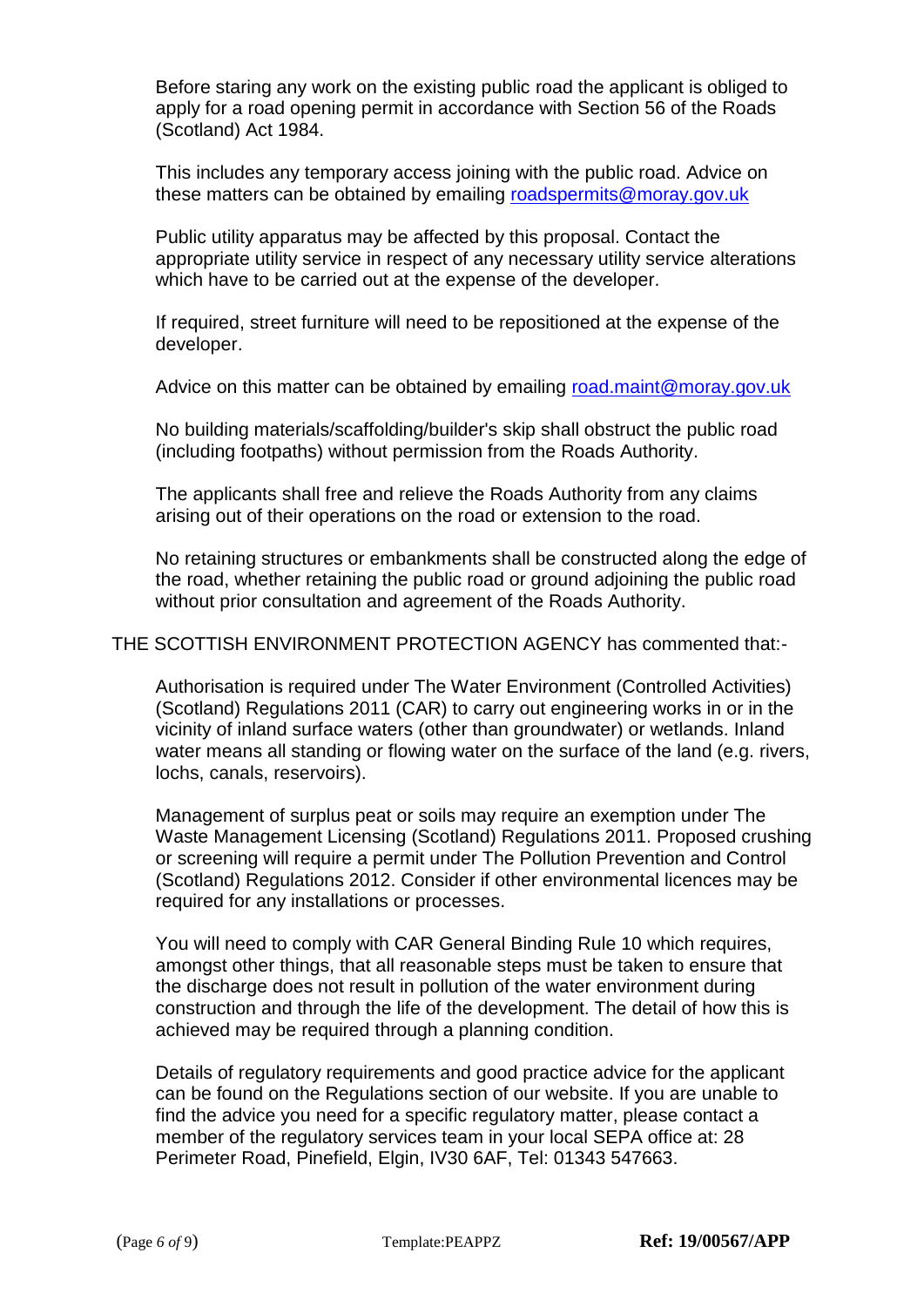### **DETAILS OF ANY VARIATION MADE TO ORIGINAL PROPOSAL, AS AGREED WITH APPLICANT (S.32A of 1997 ACT)**

None

# **DETAILS WHERE DIFFERENT TIME-PERIOD(S) FOR DURATION OF PLANNING PERMISSION IMPOSED (S.58/59 of 1997 ACT)**

**None** 

# **TERMS OF S.75 AGREEMENT RELATING TO THIS APPLICATION**

The terms, or summary of terms of the Agreement can be inspected at:-

None

# **NOTICE OF APPEAL**

## **TOWN AND COUNTRY PLANNING (SCOTLAND) ACT 1997**

If the applicant is aggrieved by the decision to refuse permission for or approval required by a condition in respect of the proposed development, or to grant permission or approval subject to conditions, the applicant may require the planning authority to review the case under section 43A of the Town and Country Planning (Scotland) Act 1997 within three months from the date of this notice. The notice of review should be addressed to The Clerk, The Moray Council Local Review Body, Legal and Committee Services, Council Offices, High Street, Elgin IV30 1BX. This form is also available and can be submitted online or downloaded from [www.eplanning.scotland.gov.uk](http://www.eplanning.scotland.gov.uk/) 

If permission to develop land is refused or granted subject to conditions and the owner of the land claims that the land has become incapable of reasonably beneficial use in its existing state and cannot be rendered capable of reasonably beneficial use by the carrying out of any development which has been or would be permitted, the owner of the land may serve on the planning authority a purchase notice requiring the purchase of the owner of the land's interest in the land in accordance with Part 5 of the Town and Country Planning (Scotland) Act 1997.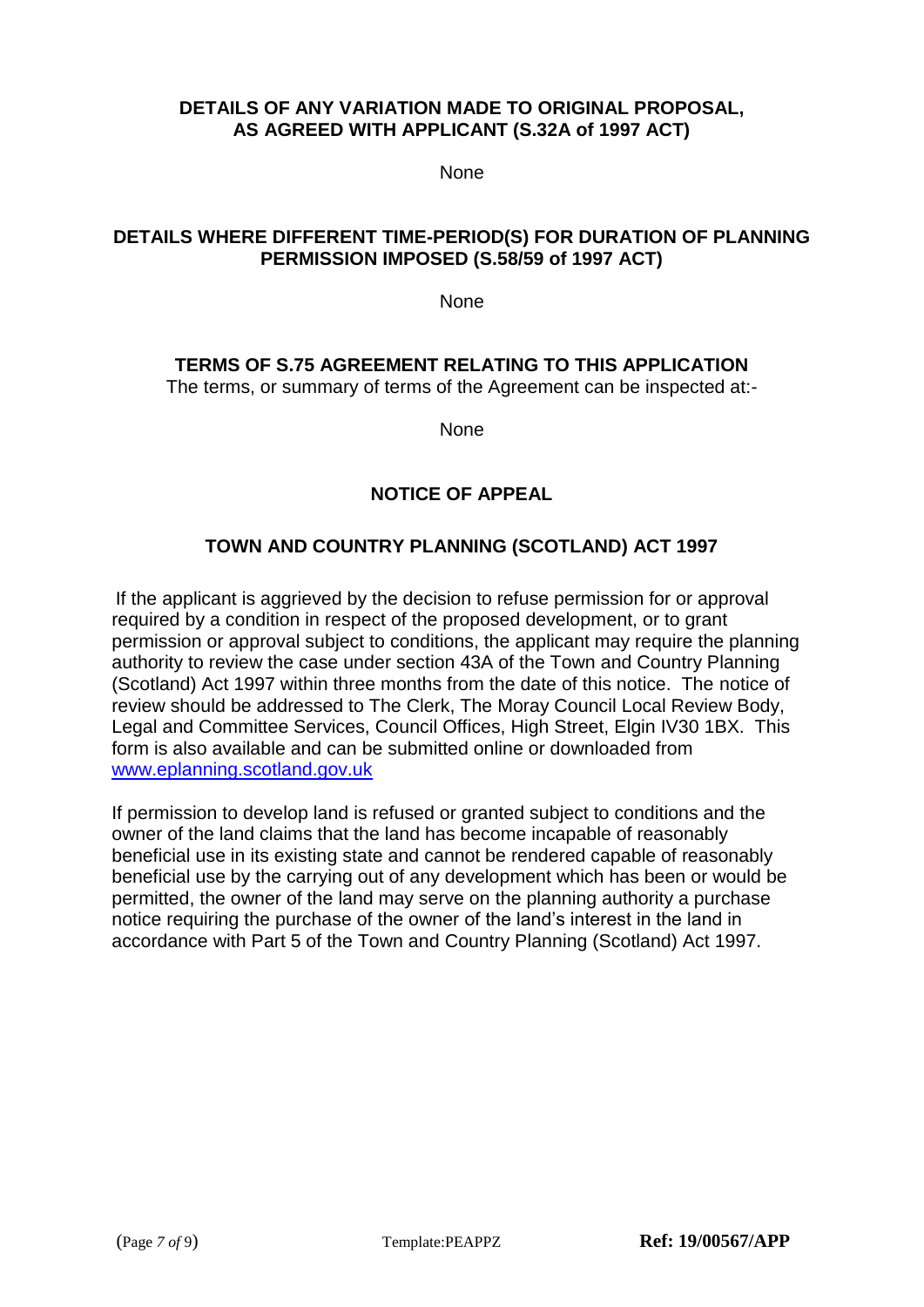**MORAY COUNCIL**



# **NOTIFICATION OF INITIATION OF DEVELOPMENT**

Section 27A Town and Country Planning (Scotland) Act 1997

Application Number **19/00567/APP**

Date Decision Issued

Location and Description of Development

Proposed new vehicular access bridge permanent retention of temporary access track and minor extension to the treatment works site to house two new storage tanks with new kiosks and inlet screen at Scottish Water Waste Water Treatment Works Bogton Road Forres

### **Please note that all suspensive conditions must be discharged prior to commencement of development**

| Date works are to |  |
|-------------------|--|
| <b>Commence</b>   |  |

## **Name, Address and contact details of developer**

#### **The Full name and Address and contact details of the landowner, if a different person**

## **Where an agent is appointed, their full name and contact details**

**Signed** 

Name (Print)

Date

**Please complete and return this form to:**

**Moray Council, Development Management & Building Standards Manager, Council Offices, High Street, Elgin, Moray IV30 6UG OR E-mail: [development.control@moray.gov.uk](mailto:development.control@moray.gov.uk)**